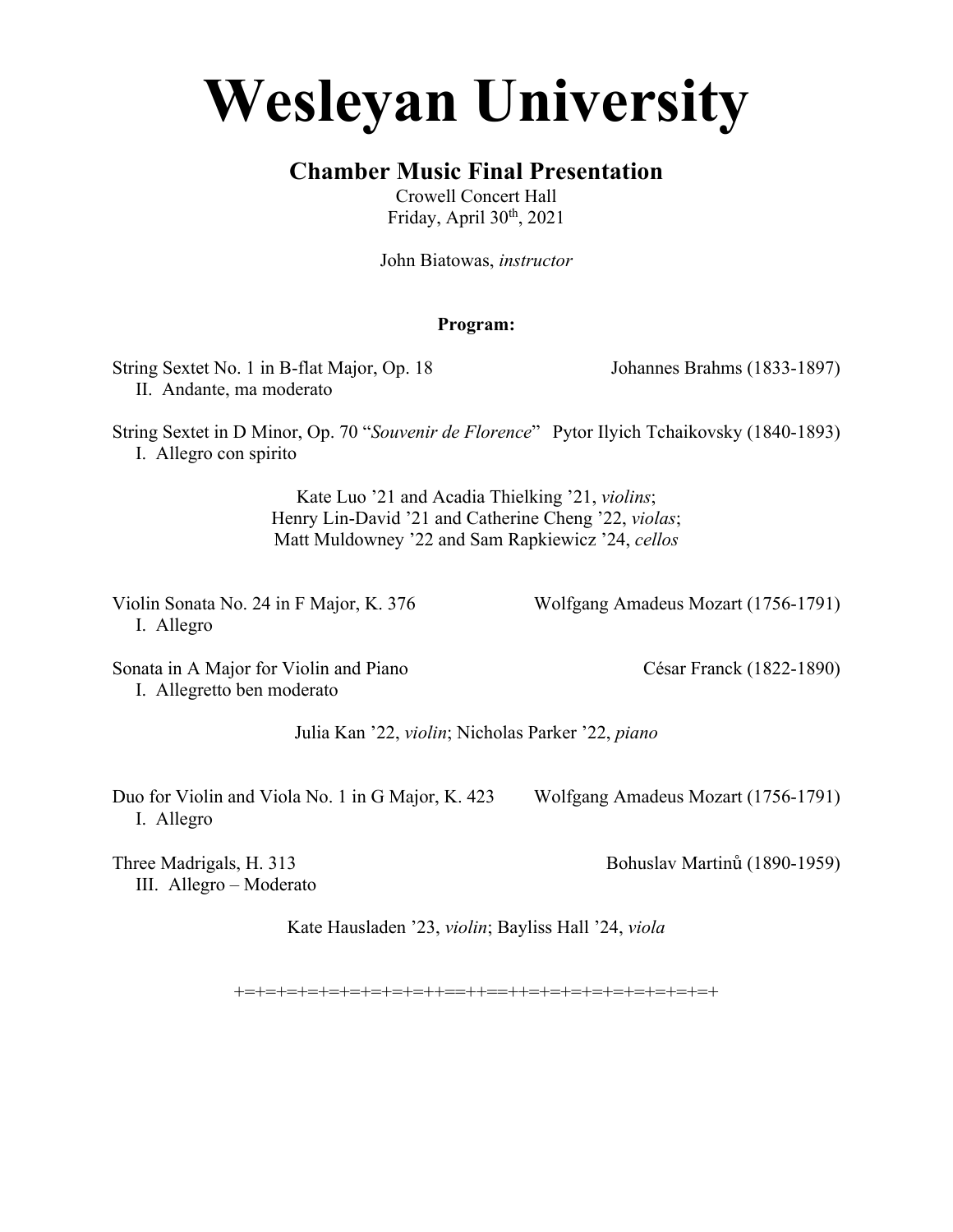Chamber Music Program Notes

String Sextet No. 1 in B-flat major op. 18, mvt. 2, by Johannes Brahms (1833-1897) – Brahms finished this piece in 1860 at the age of 27, and it was premiered by a group including famed violinist Joseph Joachim. Brahms transcribed this particular movement for solo piano, which he then dedicated to Clara Schumann.

Souvenir de Florence op. 70, mvt. 1, by Ilyich Tchaikovsky (1840-1893) – This piece was composed in 1890, just three years before Tchaikovsky's death. The work serves as a memory of Tchaikovsky's winters in Florence; in fact, it was during one of these visits that he sketched one the sextet's principal themes.

Notes by Henry Lin-David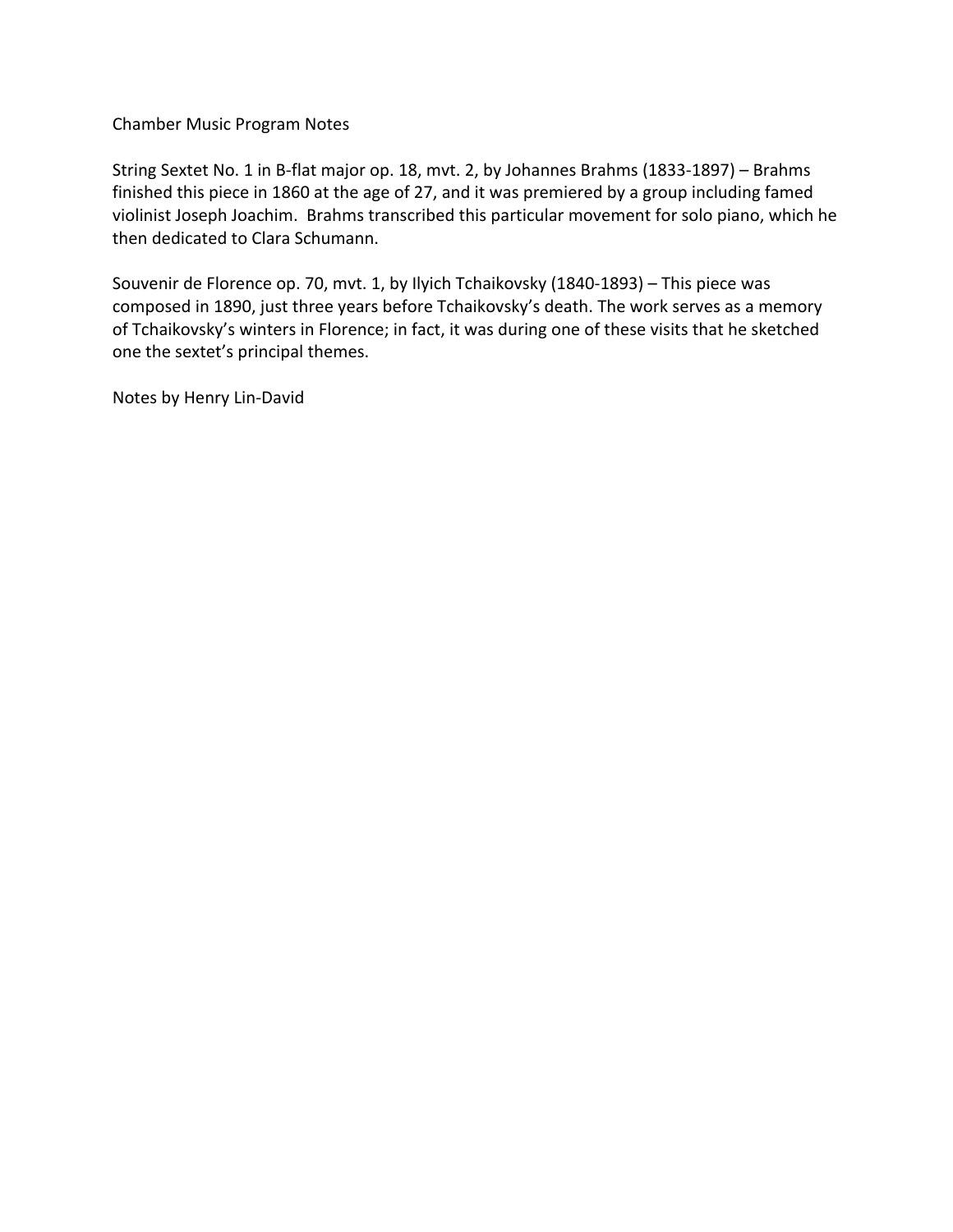#### **PROGRAM NOTES**

#### **Violin Sonata in A Major***,* **Mvt. 1:** *Allegretto ben moderato* César Franck, 1886

César Franck's Violin Sonata in A Major was a wedding gift to violinist Eugène Ysaÿe and Louise Bourdeau. The lyrical violin lines and sweeping melodies in the piano certainly evoke feelings of romantic passion. A 19th century composer, Franck (1822-1890) was primarily a pianist and organist who worked in France for most of his adult life. He wrote his famous four-movement Sonata in 1886, and it was publicly premiered on December 16 that year in the Musée Moderne de Peinture in Brussels.

#### **Violin Sonata No. 24 in F major, K. 376, Mvt. 1:** *Allegro* Wolfgang Amadeus Mozart, 1781

Wolfgang Amadeus Mozart published the Violin Sonata No. 24 in F major, K. 376 as part of a series of six sonatas in the Viennese summer of 1781. These were dedicated to Josepha von Auernhammer, a student of Mozart's who fell in love with him. This love was unrequited, though two other of Mozart's piano sonatas were also dedicated to her. The sonata takes on a typical three movement form: *Allegro*, *Andante*, and *Rondo*.

Program notes by Julia Kan and Nicholas Parker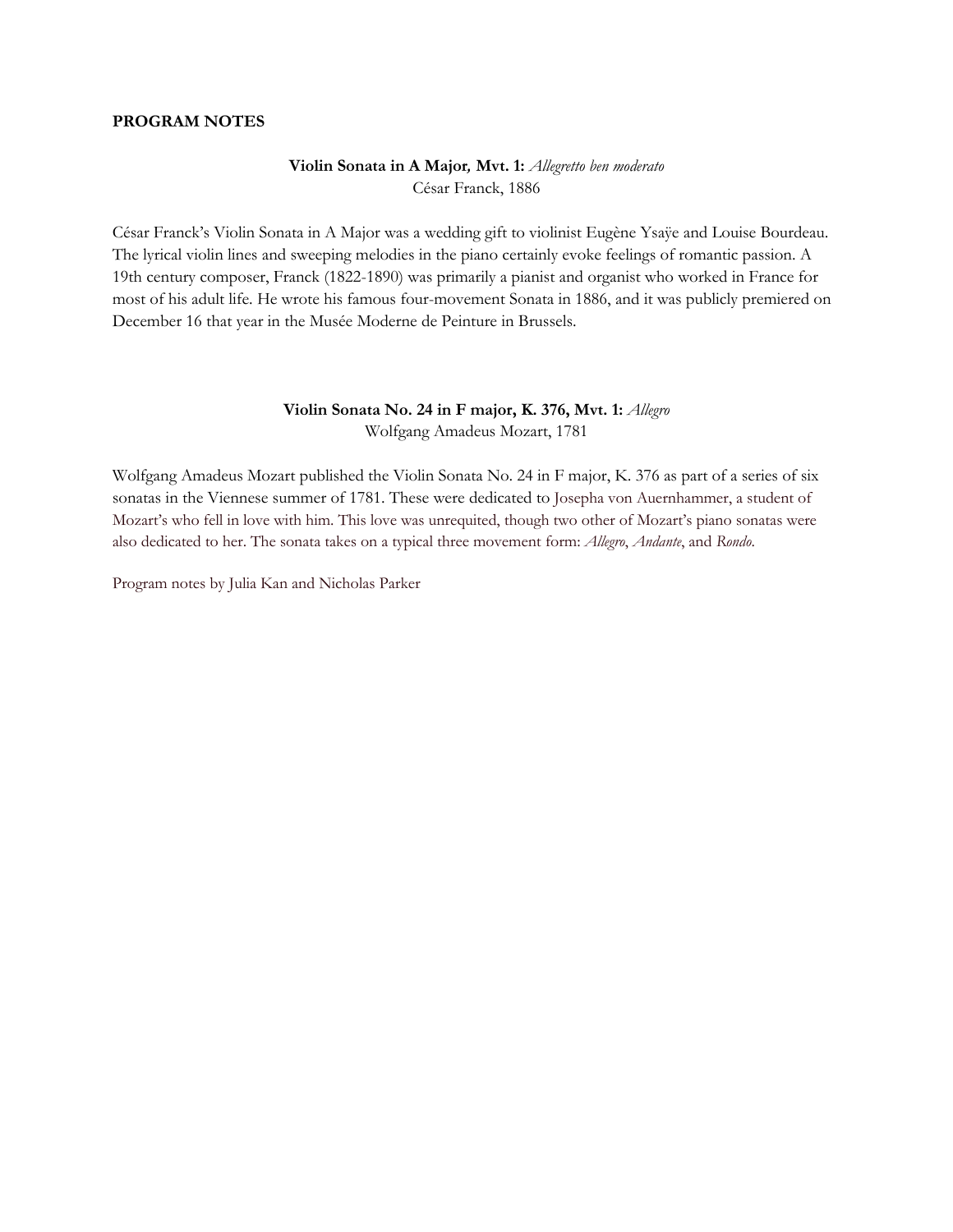Duo No. 1 in G major for violin and viola, K. 423, I. Allegro, Wolfgang Amadeus Mozart (1756- 1791)

Mozart wrote both of his duets for violin and viola (K. 423 and K. 424) in the summer of 1783 for Michael Haydn, Joseph Haydn's younger brother. When Mozart was visiting Salzburg, he found that Michael Haydn was too ill to complete the last two of the six duos for violin and viola commissioned by Archbishop Colloredo. In order to meet the commission date and make sure Haydn received his salary, Mozart composed the duos in two days, and Haydn presented them to the Archbishop as his own. Even though Mozart's duos were written in a much more advanced style, the Archbishop believed that all six duos were written by Haydn. The first movement of K. 423, Allegro, is written in sonata form, and the development section begins with an elaboration on a secondary passage of the exposition instead of an elaboration on the main theme.

Program note by Kate Hausladen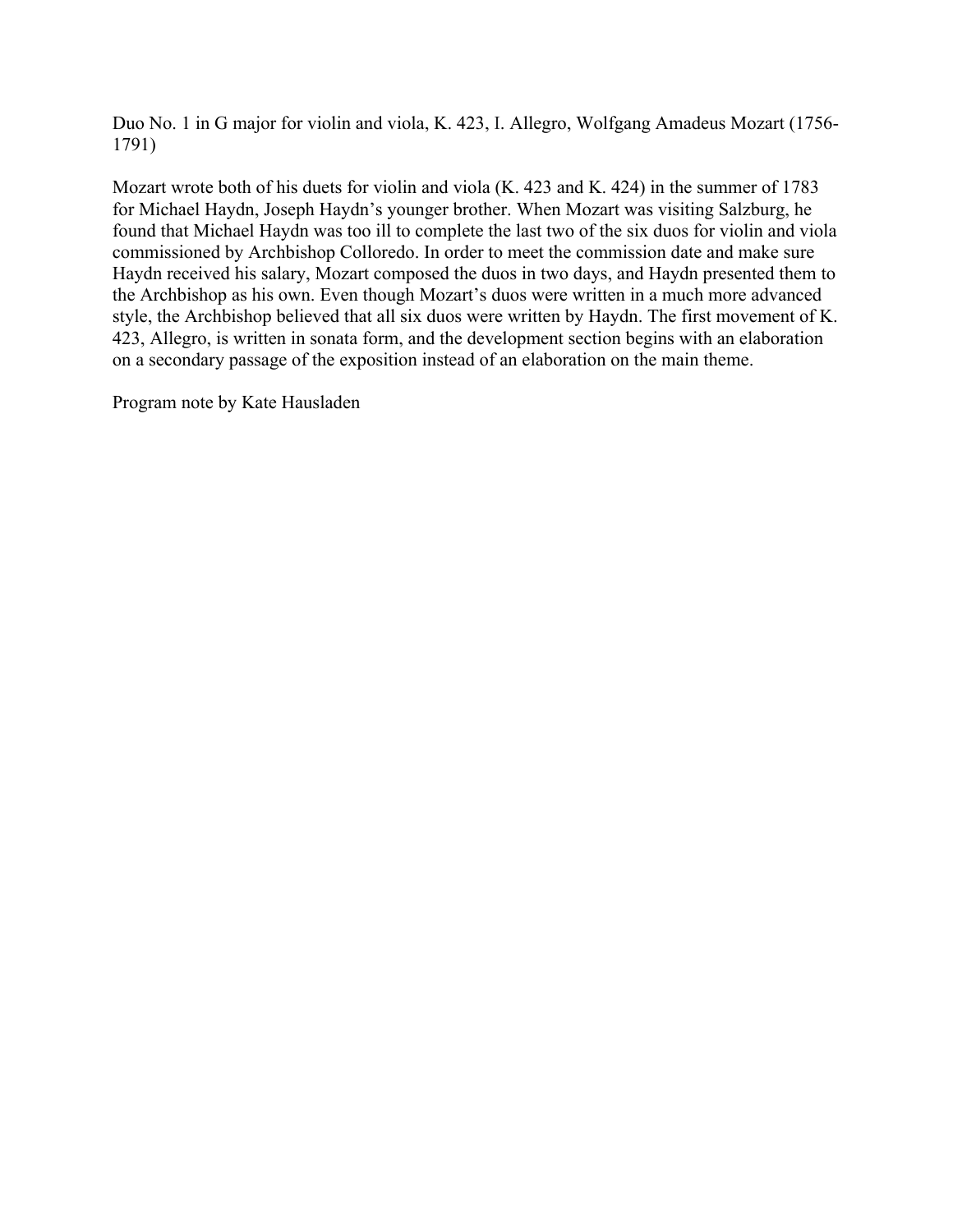Bohuslav Martinů was an influential 20th century composer. Born December 8, 1890, Martinů grew up in the Czech Republic. He studied at the conservatory in Prague, but he was never a very good student, and eventually was forced to leave for "incorrigible negligence." During World War II, he fled to the United States. In 1946, he fell, leaving him injured and unable to return to Europe as he had planned. During his period of recovery, he wrote much chamber music, including the Madrigals for Violin and Viola. Eventually he did return to Europe, where he died on August 28, 1959.

The Madrigals were composed in 1947 and dedicated to violinist Joseph Fuchs and his violist sister, Lillian. Martinů wrote another duo for violin and viola in 1950 dedicated to the two as well. The Madrigals were inspired by a performance by the Fuchs siblings of the Mozart duos. The title *Madrigals* is inspired by a musical and poetic form dating back to the Italian renaissance. Originally, madrigals were unaccompanied vocal pieces, written for anywhere from 2 to 8 parts. In contrast from other forms of the time, madrigals were through-composed, which means every stanza had unique music, rather than repeating the same verse with different lyrics. Much of Martinů's music is inspired by these kinds of traditional forms and folk music.

The third madrigal opens with a brilliant solo in the violin, followed soon after by the viola taking over this melody. The fast tempo and agile trills make for an exhilarating opening to the finale of the suite. Syncopated rhythms, folk music influence, and rapid alternation between dissonance and consonance are